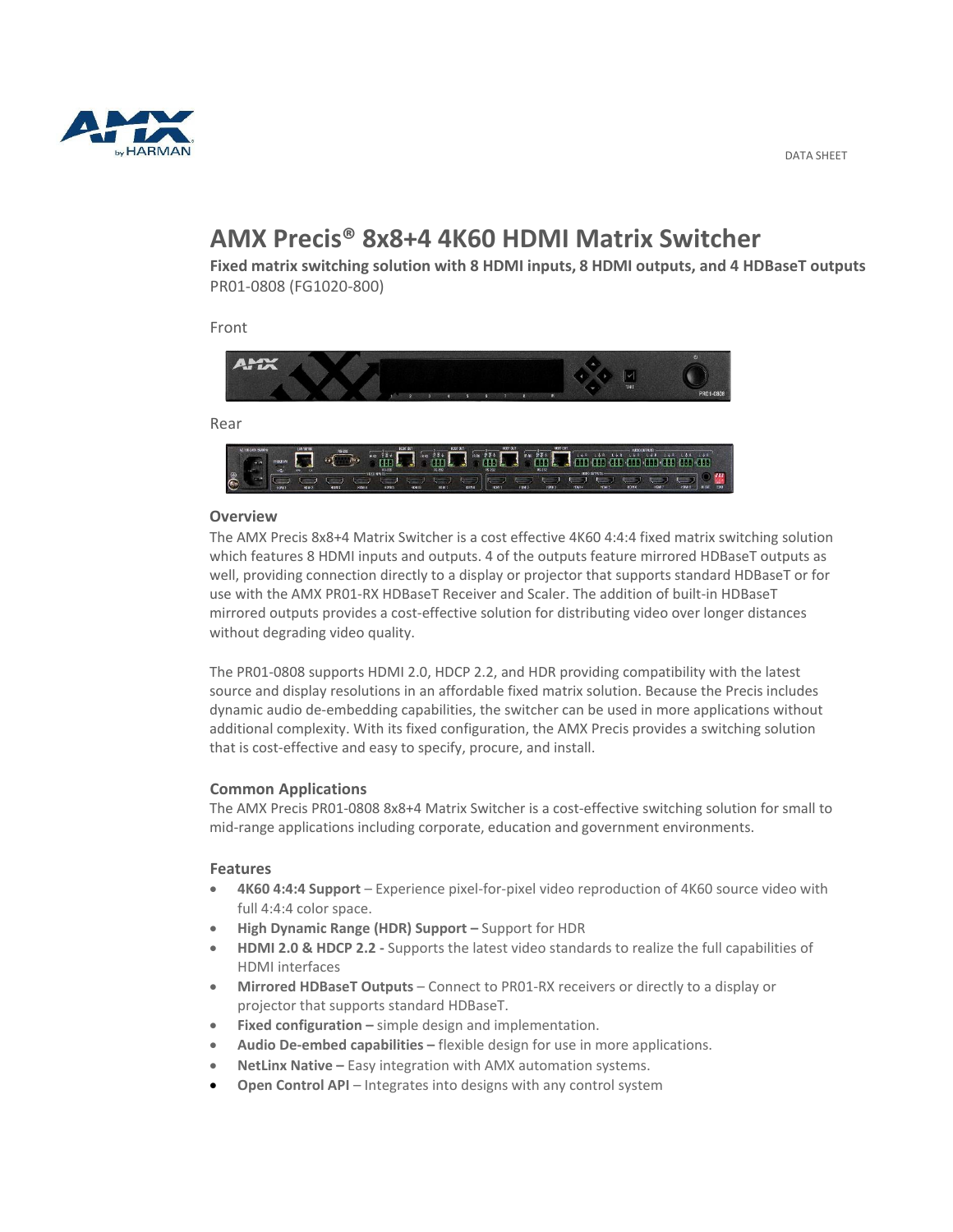## Specifications

| General                                  |                                                                                              |
|------------------------------------------|----------------------------------------------------------------------------------------------|
| <b>Dimensions</b>                        | 12.6 in (32 cm) depth                                                                        |
|                                          | 17.32 in (44 cm) width                                                                       |
|                                          | 1.71 in (4.35 cm) height                                                                     |
| Weight                                   | Approx. 4 lbs. (8.75 kg)                                                                     |
| <b>Mounting Options</b>                  | Includes mounting brackets                                                                   |
| AMX Products Compatible with HDBaseT Out | PR01-RX                                                                                      |
| <b>Airflow Approvals</b>                 | Forced air cooling left to right                                                             |
| <b>Regulatory Compliance</b>             | CE/FCC/ETL/PSE/RCM                                                                           |
| <b>Twisted Pair Cable Type</b>           | Shielded Cat6, Cat6A and Cat7                                                                |
| <b>Twisted Pair Cable Length</b>         | Up to 262 ft. (80 m) for full 4K signal support<br>Up to 328 ft. (100 m) for 1080p and below |
| <b>Included Accessories</b>              | 1x US AC Cable                                                                               |
|                                          | 1x FU AC cable                                                                               |
|                                          | 1x UK AC cable                                                                               |
|                                          | 12x 3P-3.5MM Phoenix Connectors                                                              |
|                                          | <b>1x IR Receiver</b>                                                                        |
|                                          | <b>4x IR Receiver</b>                                                                        |
|                                          | 1x USB-DB9 Cable                                                                             |
|                                          | 1x IR Controller                                                                             |
|                                          | 2x 1U mounting ear                                                                           |
|                                          | 8x M3*L7 screw (for mounting ears)                                                           |

| <b>Active Power Requirements</b> |                            |
|----------------------------------|----------------------------|
| <b>AC Power</b>                  | AC 100~240V 50/60Hz        |
| Power Capacity (Typ 4K)          | 97 Watts                   |
| <b>Power Connector</b>           | <b>IEC Power Connector</b> |

| <b>OWEI JUP</b> |     |
|-----------------|-----|
| <b>Interna</b>  | Yes |

| Environmental               |                                   |
|-----------------------------|-----------------------------------|
| Temperature (Operating)     | 32° F to 125.6° F (0° C to 50° C) |
| Temperature (Storage)       | 14° to 140° F (-10° to 60° C)     |
| <b>Humidity (Operating)</b> | 5% to 85% RH (non-condensing)     |
| <b>Humidity (Storage)</b>   | 5% to 85% RH (non-condensing)     |
| <b>Thermal Dissipation</b>  | 341.2 BTU/hr                      |

| <b>Back Connectors</b>       |                                                       |
|------------------------------|-------------------------------------------------------|
| <b>AC Power</b>              | <b>IEC Power Cord Connector</b>                       |
| <b>HDMI</b> Input            | (8) HDMI Type A Port                                  |
| <b>HDMI</b> Output           | (8) HDMI Type A Port                                  |
| LAN10/100 Ethernet Port      | RJ-45 Connector, TCP/IP Port                          |
| <b>HDBaseT Output</b>        | (4) RJ-45 Connector                                   |
| IR RX (HDBaseT Pass-through) | (4) 3.5mm Mini-Stereo Jack                            |
| RS-232 HDBaseT Pass-through  | (4) 3 Position 3.5mm pluggable Phoenix Terminal Block |
| <b>Analog Stereo Output</b>  | (8) 3 Position 3.5mm pluggable Phoenix Terminal Block |
| RS-232 (Control)             | (1) DB-9 Connector                                    |
| IR Ext.                      | (1) 3.5mm Mini-Stereo Jack                            |
| Program                      | (1) USB Micro-B Port                                  |
|                              |                                                       |
| <b>Front Indicators</b>      |                                                       |
| <b>Input Selection LCD</b>   | <b>White LED Number Segments</b>                      |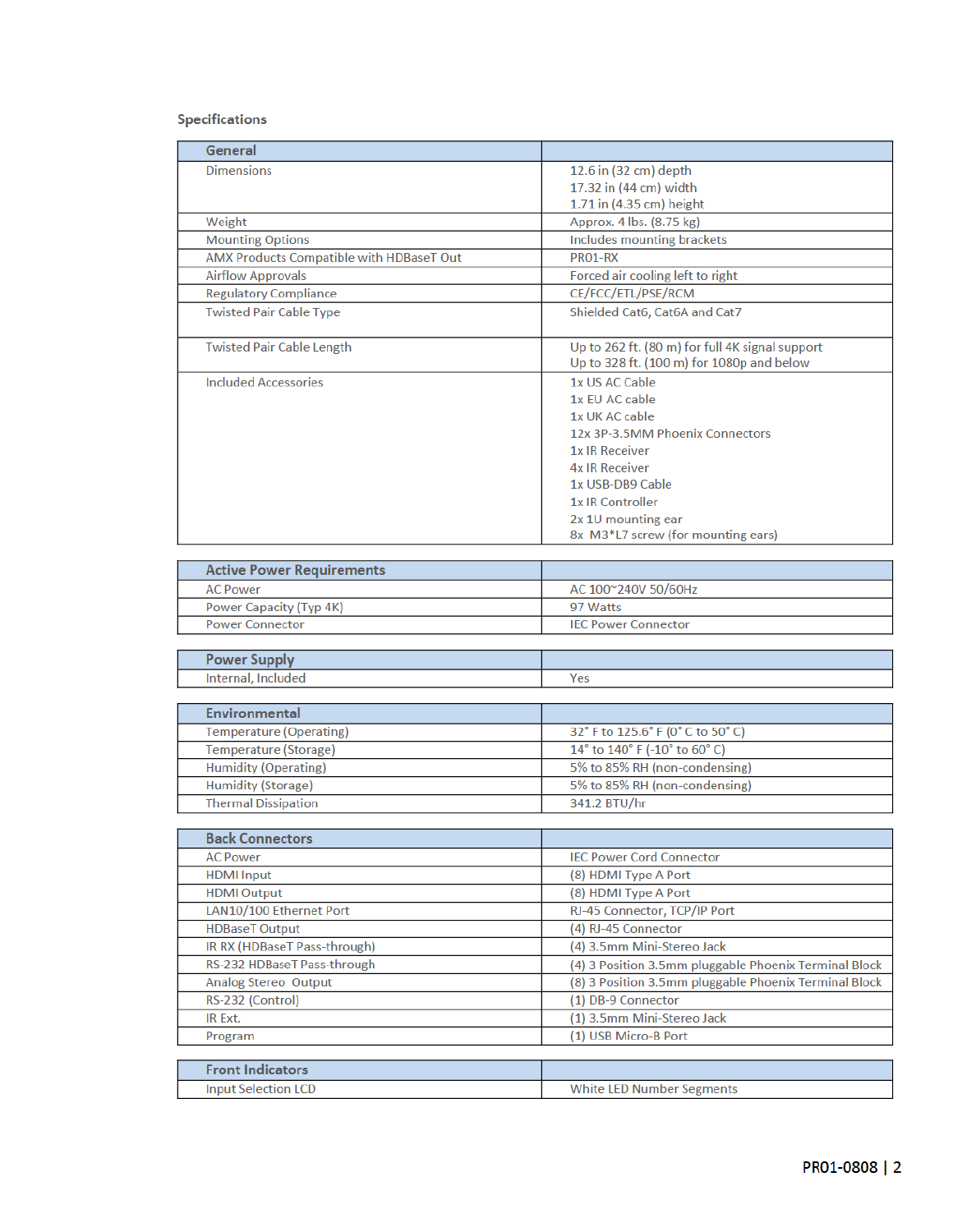| <b>Controls and Indicators</b>     |                                                                                                                                          |
|------------------------------------|------------------------------------------------------------------------------------------------------------------------------------------|
| <b>Ethernet Link/Act Indicator</b> | (1) Link/Activity LED (green) blinks when receiving<br>Ethernet data packets, one on Ethernet RJ - 45                                    |
| <b>Ethernet Speed Indicator</b>    | (1) Speed LED (yellow) lights On when the connection<br>speed is 100 Mbps Ethernet connection and turns OFF<br>when the speed is 10 Mbps |
| <b>HDBaseT Link</b>                | (1) On HDBaseT RJ-45 (green) On indicates link to<br><b>HDBaseT Rx</b>                                                                   |
| <b>HDBaseT HDCP Status</b>         | (1) On HDBaseT RJ-45 (yellow) On indicates HDCP,<br>flashing indicates non-HDCP                                                          |
| <b>Input Selection LCD</b>         | <b>8 Position Front Panel Display</b>                                                                                                    |
| <b>Input Selection Navigation</b>  | (4) Directional Buttons (1) Take Button                                                                                                  |
| <b>EDID Configuration</b>          | Dip Switch 4 Position (Rear)                                                                                                             |

| <b>Matrix Switcher</b> |                                                                                                                                 |
|------------------------|---------------------------------------------------------------------------------------------------------------------------------|
| <b>Video Switching</b> | 8x8 audio and video matrix switching                                                                                            |
| <b>Video Inputs</b>    | (8) HDMI; supports HDMI/HDCP                                                                                                    |
| <b>Video Outputs</b>   | (8) HDMI; supports HDMI/HDCP<br>(4) HDBaseT (mirrors HDMI Outputs 1-4); supports<br>digital video, audio, bidirectional control |
| <b>HDCP Support</b>    | Yes; HDCP 1.4 and 2.2<br>Key Management System for Fast Switching                                                               |
| <b>EDID Management</b> | A preferred EDID can be selected for each input or any<br>display EDID can be mirrored to any input<br>independently            |

| <b>Compatible Formats</b><br>HDMI, HDCP                                       |  |
|-------------------------------------------------------------------------------|--|
|                                                                               |  |
| <b>Signal Type Support</b><br>HDMI, DisplayPort++ (input only with HDMI cable |  |
| adapter                                                                       |  |
| <b>HDMI Supported Input Resolutions</b><br><b>VESA</b>                        |  |
| 800x600 @ 60 Hz                                                               |  |
| 1024x768 @ 60 Hz                                                              |  |
| 1280x768, @ 60 Hz                                                             |  |
| 1280x800 @ 60 Hz                                                              |  |
| 1280x960 @ 60 Hz                                                              |  |
| 1280x1024 @ 60 Hz                                                             |  |
| 1360x768 @ 60 Hz                                                              |  |
| 1366x768 @ 60 Hz                                                              |  |
| 1440x900 @ 60 Hz                                                              |  |
| 1600x900 @ 60 Hz                                                              |  |
| 1600x1200 @ 60 Hz                                                             |  |
| 1680x1050 @ 60 Hz                                                             |  |
| 1920x1200 @ 60 Hz                                                             |  |
| SMPTE:                                                                        |  |
| 1280x720p @ 59.94 Hz                                                          |  |
| 1280x720p @ 60 Hz                                                             |  |
| 1920x1080p @ 50 Hz                                                            |  |
| 1920x1080p @ 59.94 Hz                                                         |  |
| 1920x1080p @ 60 Hz<br>3840x2160p @ 24 Hz                                      |  |
| 3840x2160p @ 25 Hz                                                            |  |
| 3840x2160p @ 30 Hz                                                            |  |
| 3840x2160p@50 Hz                                                              |  |
| 3840x2160p @ 60 Hz                                                            |  |
| 4096x2160p @ 24 Hz                                                            |  |
| 4096x2160p @ 25 Hz                                                            |  |
| 4096x2160p @ 30 Hz                                                            |  |
| 4096x2160p @ 50 Hz                                                            |  |
| 4096x2160p @ 60 Hz                                                            |  |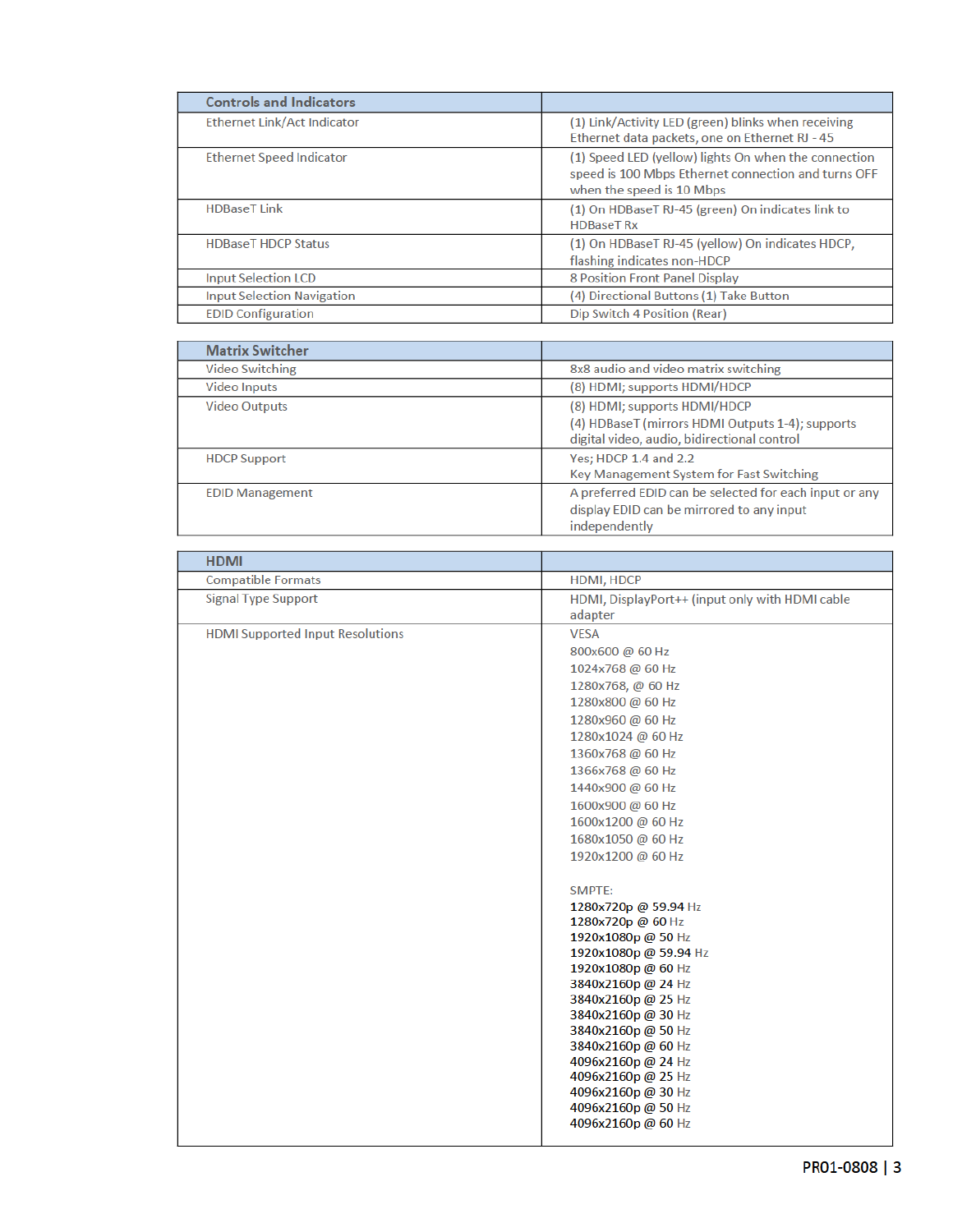|                           | <b>Established Timing</b>                          |
|---------------------------|----------------------------------------------------|
|                           | 640x480 @ 60 Hz                                    |
|                           | 640x480 @ 67 Hz                                    |
|                           | 640x480 @ 72 Hz                                    |
|                           | 640x480 @ 75 Hz                                    |
|                           | 720x400 @ 70 Hz                                    |
|                           | 720x400 @ 88 Hz                                    |
|                           | 800x600 @ 56 Hz                                    |
|                           | 800x600 @ 60 Hz<br>800x600 @ 75 Hz                 |
|                           | 832x624 @ 75 Hz                                    |
|                           | 1024x768 @ 60 Hz                                   |
|                           | 1024x768 @ 70 Hz                                   |
|                           | 1024x768 @ 75 Hz                                   |
|                           | 1024x768 @ 87 Hz                                   |
|                           | 1152x870 @ 75 Hz                                   |
|                           | 1280x1024 @ 75 Hz                                  |
|                           |                                                    |
|                           | CEA Information Code (VIC) Formats:                |
|                           | $VIC = 1,640 \times 480 p 59.94/60 Hz 4:3$         |
|                           | $VIC = 2$ , 720 x 480 p 59.94/60 Hz 4:3            |
|                           | VIC = 3, 720 x 480 p 59.94/60 Hz 16:9              |
|                           | VIC = 4, 1280 x 720 p 59.94/60 Hz 16:9             |
|                           | VIC = 5, 1920 x 1080 i 59.94/60 Hz 16:9            |
|                           | $VIC = 6$ , 720(1440) x 480 i 59.94/60 Hz 4:3      |
|                           | $VIC = 7, 720(1440) \times 480$ i 59.94/60 Hz 16:9 |
|                           | $VIC = 14$ , 1440 x 480 p 59.94/60 Hz 4:3          |
|                           | $VIC = 15$ , 1440 x 480 p 59.94/60 Hz 16:9         |
|                           | VIC = 16, 1920 x 1080 p 59.94/60 Hz 16:9           |
|                           | $VIC = 17, 720 \times 576$ p 50 Hz 4:3             |
|                           | $VIC = 18$ , 720 x 576 p 50 Hz 16:9                |
|                           |                                                    |
|                           | $VIC = 19$ , 1280 x 720 p 50 Hz 16:9               |
|                           | VIC = 20, 1920 x 1080 i 50 Hz 16:9                 |
|                           | $VIC = 21, 720(1440) \times 576$ i 50 Hz 4:3       |
|                           | $VIC = 22, 720(1440) \times 576$ i 50 Hz 16:9      |
|                           | $VIC = 29$ , 1440 x 576 p 50 Hz 4:3                |
|                           | $VIC = 30$ , 1440 x 576 p 50 Hz 16:9               |
|                           | $VIC = 30$ , 1440 x 576 p 50 Hz 16:9               |
|                           | VIC = 31, 1920 x 1080 p 50 Hz 16:9                 |
|                           | VIC = 32, 1920 x 1080 p 23.97/24 Hz 16:9           |
|                           | VIC = 33, 1920 x 1080 p 25 Hz 16:9                 |
|                           | VIC = 34, 1920 x 1080 p 29.97/30 Hz 16:9           |
|                           | VIC = 39, 1920 x 1080 i 50 Hz 16:9                 |
|                           | VIC = 41, 1280 x 720 p 100 Hz 16:9                 |
|                           | VIC = 42, 720 x 576 p 100 Hz 4:3                   |
|                           | VIC = 43, 720 x 576 p 100 Hz 16:9                  |
|                           | VIC = 44, 720(1440) x 576 i 100 Hz 4:3             |
|                           | $VIC = 45, 720(1440) \times 576$ i 100 Hz 16:9     |
| Output Signal Type        | HDMI, HDCP                                         |
| <b>Output Connector</b>   | HDMI Type A Port                                   |
| <b>Output Resolution</b>  | Matched to Input (Scaled by PR01-RX)               |
| Input Video Level         | $.5 - 1.2 V p-p$                                   |
| Data Rate (Max)           | 18 Gbps                                            |
| Pixel Clock (Max)         | Up to 600 Mhz                                      |
| <b>Resolution Support</b> | Various up to 4096 x 2160@ 60 Hz - Reference User  |
|                           | Manual for Specific Resolution Support             |
| HDBaseT 4K Format Support | 3840x2160p@24/25/30 Hz, 4:4:4                      |
|                           | 4096x2160p@24/25/30 Hz, 4:4:4                      |
|                           | 3840x2160p@50/60 Hz, 4:2:0                         |
|                           | 4096x2160p@50/60 Hz, 4:2:0                         |
| Audio Format Support      | L-PCM 2.0/5.1/7.1, Dolby True HD, DTS HD MA        |
| Local Audio Support       | <b>Output Extraction</b>                           |
| <b>HDCP Support</b>       | Yes HDCP 1.4, 2.2                                  |
|                           |                                                    |